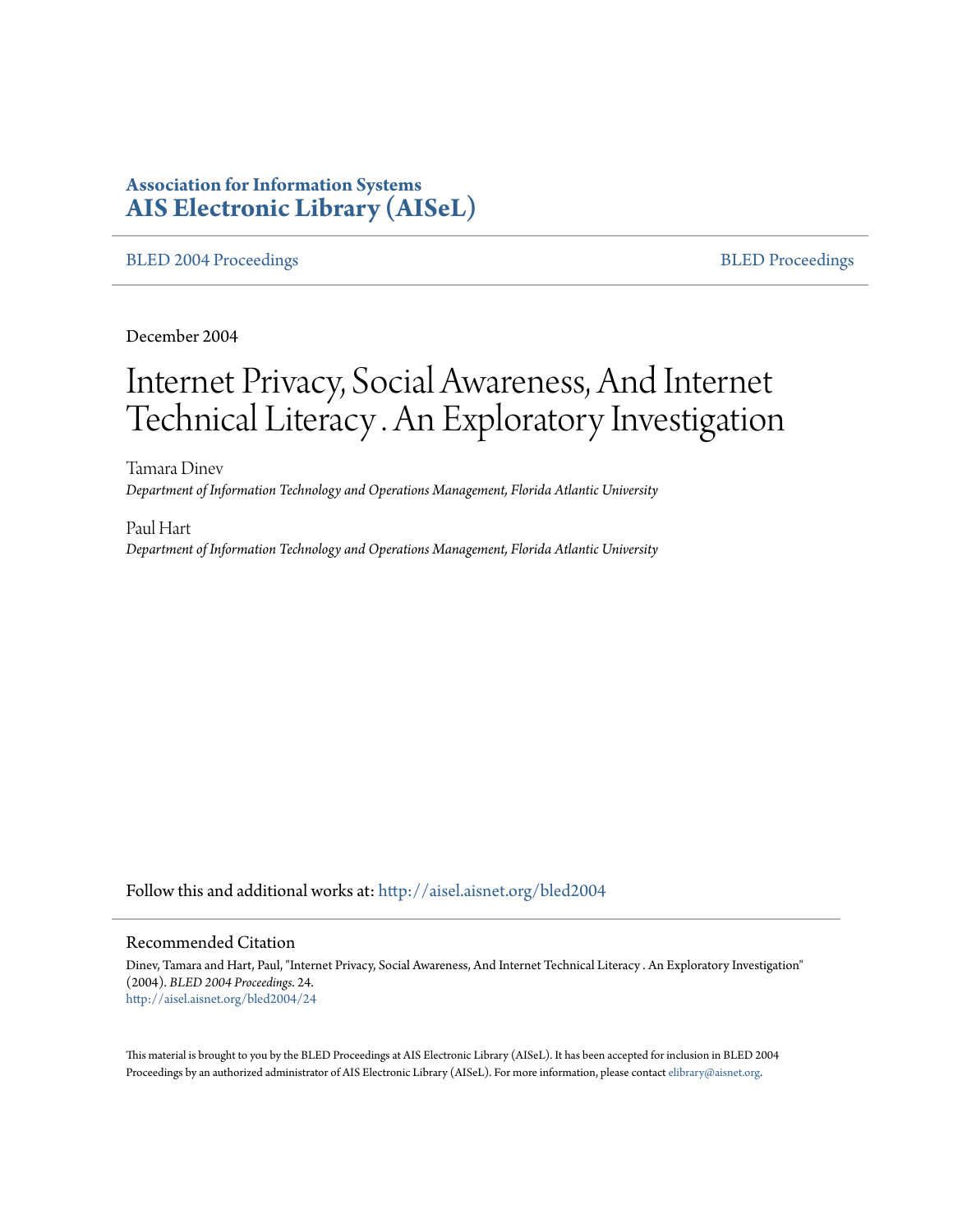## **17th Bled eCommerce Conference**

#### **eGlobal**

Bled, Slovenia, June 21 - 23, 2004

## **Internet Privacy, Social Awareness, And Internet Technical Literacy – An Exploratory Investigation**

#### **Tamara Dinev, Paul Hart**

Department of Information Technology and Operations Management Florida Atlantic University, FL, United States tdinev@fau.edu, hart@fau.edu

#### **Abstract**

*This study focuses on exploring Internet technical literacy and social awareness as antecedents to Internet privacy concerns. We report on the development and validation of instruments for Internet technical literacy and social awareness. Individual's privacy concerns are then considered with respect to these two constructs. The relationships are measured and explored through Exploratory Factor Analysis (EFA) followed by linear regression models. We found that all the hypothesized relationships are statistically significant - social awareness positively and Internet technical literacy negatively related to the Internet privacy concerns. The contribution of this research is in the attempt to explore psychological antecedents to privacy concerns that could direct IS managers and e-commerce marketers towards strategies of broadening Internet user base and facilitating the interaction and usage of Internet web sites and applications, thus opening more opportunities for growth and competitive advantage.* 

#### **1 Introduction**

Along with the increased Internet usage and with web sites becoming more personalized and interactive, privacy increasingly becomes a key social and personal issue that may affect the further growth of the Internet usage. Due to the explosive growth of information technology, copious amount of personal information has been stored, processed, and shared with third parties. Customer data has become a major marketing asset, used to improve customer service and build the company's competitive advantage. A more pronounced conflict is now present between the following two trends: 1) the need to gather more personal data to serve customers better and 2) the increasing threat to invasion of customers' privacy because of the more personal data gathered. The results of this conflict are increased privacy concerns and subsequent resistance to Internet use. Every time stories about security breaches or the rising number of identity thefts appear in the media, consumers question how safe their credit card really is and whether buying online is worth the risk (Kelley et al. 2003).

Nine out of ten Americans are concerned about the potential misuse of their personal information, and 77% say they are "very concerned" (Westin 2001). Privacy concerns is the single most cited reason for non-Net-users declining to use the Internet (Westin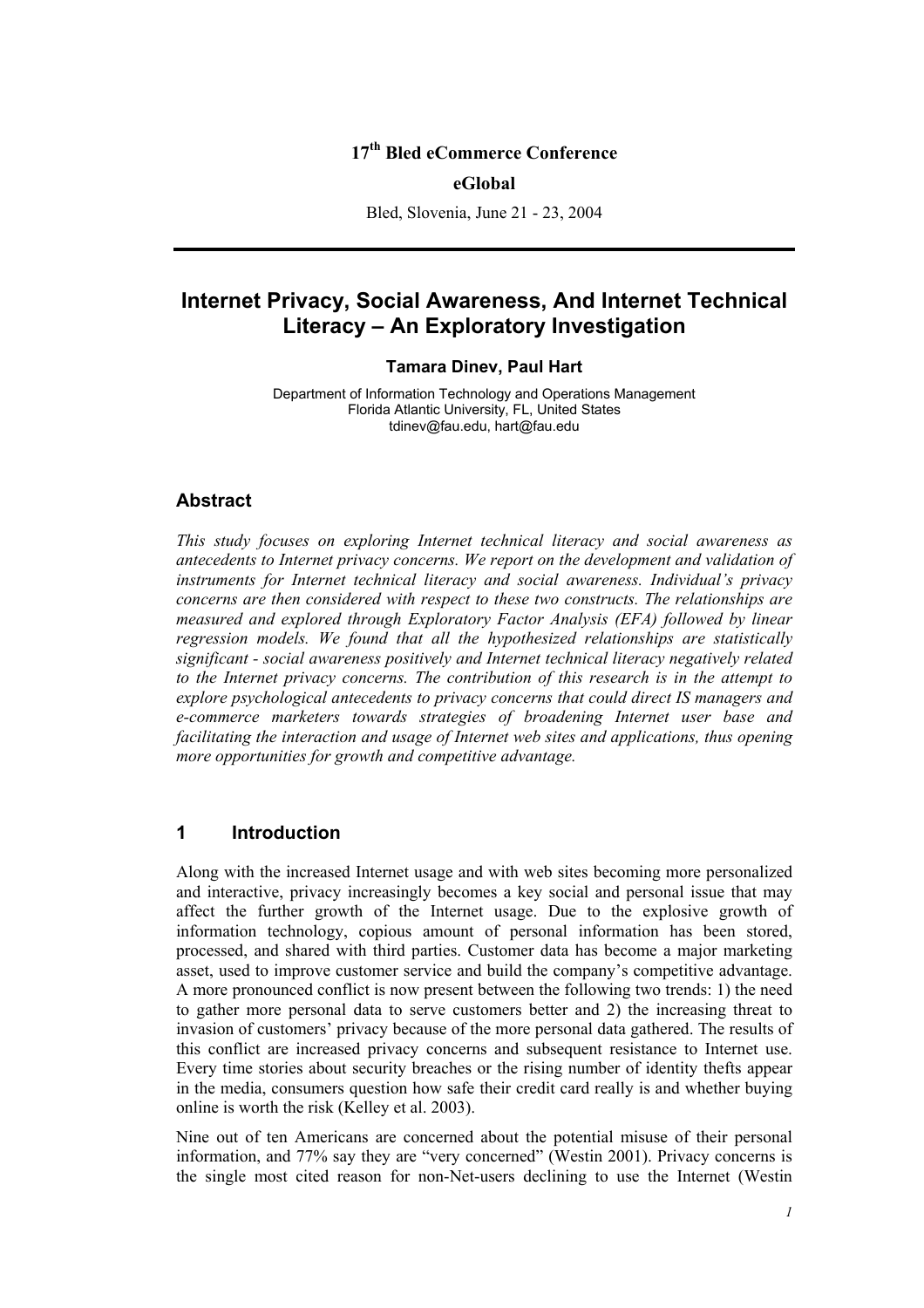2001). Individuals using the Internet repeatedly cite privacy as a primary factor of concern (ex. Harris Interactive 2001, 2002, 2003) that discourages users from shopping online (UCLA Reports 2000, 2001, and 2002). According to another study, about 80% percent of Americans said that controlling what information is collected was extremely important (Harris Interactive 2001). However, 80 percent of US consumers believe they have lost control over how personal information is collected and used by companies (IBM, 1999). A recent study of Forrester research (Kelley et al. 2003) found that after peaking during the 2000-2001 period, web buyers' online credit card security confidence has steadily declined in 2002-2003. Currently, nearly 33% of mainstream web buyers are technology pessimists compared with only 16% in 1998. According to Forrester, these cautious e-commerce participants aren't nearly as enamored with the Web as their earlyadopter counterparts were.

Based on the above arguments, we find several important and justifiable reasons to investigate and understand the factors affecting individuals' Internet privacy concerns: 1) Internet is increasingly becoming part of the life of every individual, 2) such understanding will help promote and encourage further and more extensive voluntary usage, including more extensive and frequent engagement in e-commerce, and 3) it will also help in understanding the ways to narrow the gap between the need for personal information and consumers' resistance to supply such , achieve more social cohesion and digital inclusion of more diverse social groups to benefit from the Internet use.

This study focuses on exploring certain factors which we believe are salient to Internet privacy concerns, namely Internet technical literacy and social awareness. The contribution of this research is in the attempt to explore psychological antecedents to privacy concerns that could direct IS managers and e-commerce marketers towards strategies of broadening Internet user base and facilitating the interaction and usage of Internet web sites and applications, thus opening more opportunities for growth and competitive advantage.

We report on the development and validation of an instrument for Internet technical literacy and social awareness. Individual's privacy concerns are then considered with respect to these two constructs. The relationships are measured and explored through Exploratory Factor Analysis (EFA) followed by linear regression models.

## **2 Theoretical Considerations And Propositions**

## *2.1 Privacy Concerns*

The concept of privacy has a rich research history in a broad field of social studies, ranging from behavioral perspectives (e.g., Goodwin 1991; Laufer and Wolfe 1977; Margulis 1977) to organizational perspective. Most of the previous research involves employees' perceptions of privacy values and beliefs (Kelvin 1973; Milberg et al. 1995; Milberg et al. 2000; Smith 1993; Smith et al. 1996). Admitting the difficulty to define privacy as psychological construct, most sociologists define it as the "right to be left alone" (Westin 1975), or the right to control the collection and use of information about oneself (Mason, 1986; O'Neil, 2001).

The explosive development of digital, Internet, and storage technologies has triggered MIS researchers' interest in privacy (e.g., Clarke 1998; Culnan 1993, 1995; Culnan and Armstrong 1999; Jones 1991; Mason 1986; Rindfleish 1997). As far as the Internet privacy is concerned, the results of most empirical studies confirm survey findings that privacy has consistently been rated as one of the most important issues by online users.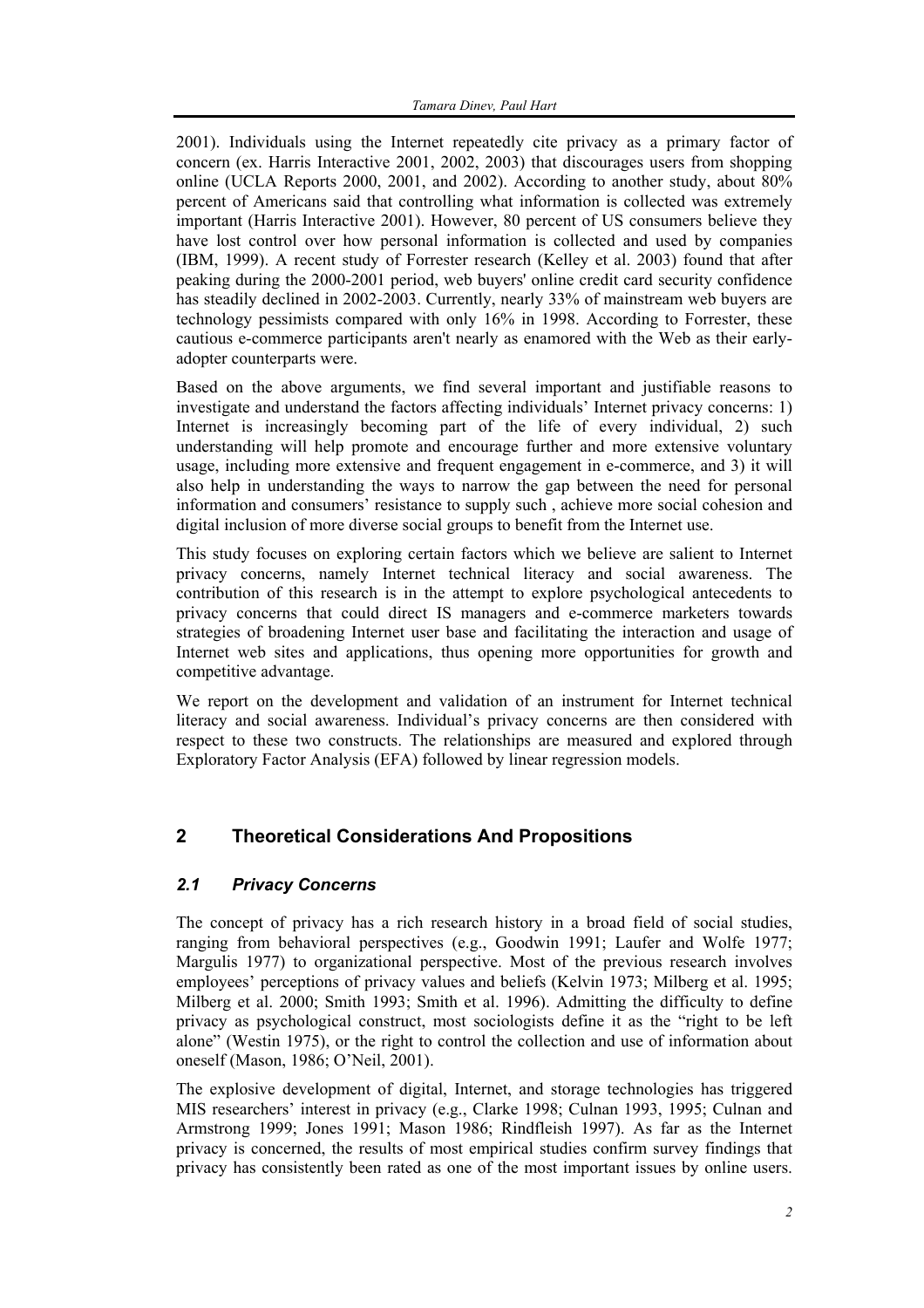For example, Ranganathan & Ganapathy, (2002) confirmed that online purchase intent is most influenced by security and privacy concerns. Internet users are becoming conscious of the power of the Internet technologies to monitor users' behaviors and gather information about them without their knowledge (Cranor et al., 2000, Harris, 1996, 1998). As reported by Carroll (2002), only six percent of US consumers had a high level of trust in how web sites handle and protect personal data.

Many Internet users simply browse web sites or use free applications. Yet, they become more aware that unsolicited software installations and plug-in controls have been installed on their computer, which provide click-stream data or monitor the users' online behavior. Thus some Internet users might be prone to develop concerns and suspicions about the additional purposes of free software applications or websites, which claim to facilitate their browsing experience. These concerns might lead to behavioral changes, which might inhibit their Internet usage and/or result in aversion to experimenting with new applications and/or web sites.

## *2.2 Internet Technical Literacy*

The Internet technical literacy can be expected to be closely related to computer literacy. Internet is a technology which involves computer use and, therefore, will be affected by the user's computer skills, attitudes, and beliefs. In addition, however, we believe the Internet technical literacy is a more complex construct. Along with computer literacy, several more aspects define Internet technical literacy – orienting oneself efficiently on a web page, completing an Internet e-commerce transaction, connecting online, submitting personal information, choosing and using a search engine to process the search result in a fast and efficient way, using a variety of Internet applications readily available for enjoyment, entertainment, communication, or for work-related tasks, handling offensive content retrieved by accident, handling spam email, handling spy applications and ActiveX controls, setting the browser's privacy and security options, etc.

Privacy invasive technologies present several challenges to the user even if he or she is competent with computers. Internet users are aware that when they are online, their computer is networked and thus vulnerable to attacks, virus spread, and intrusion caused by malicious intentions of other Internet users. Substantial amount of skills and knowledge is needed on how to prevent and handle situations in order to protect their own computers, privacy, and information that would rather not be shared. Internet users are constantly exposed to spam emails, to unsolicited contacts through all communication channels available on the Internet. Some web sites or some free attractive applications (for example music download software sites), through ActiveX controls change browser preferences, home page and various settings, some of which are more advanced and need more than average computer skills to manipulate. Other web sites or free software applications install additional surreptitious software without the user's knowledge and consent that "sneaks" and self-installs into the user's computers.

Examples include several categories of what is popularly referred to as spyware programs. These kinds of programs gather information about the individual or his or her organization through that individual's Internet activities. They will record the browsing activities of the user, his or her mouse clicks, and broadcast all that information (ostensibly for marketing purposes). It is part of a class of increasingly surreptitious software. This class includes software which serves up commercials directly from the computer system (without the need to visit a web site), and software which alters the origin of links on a Web page.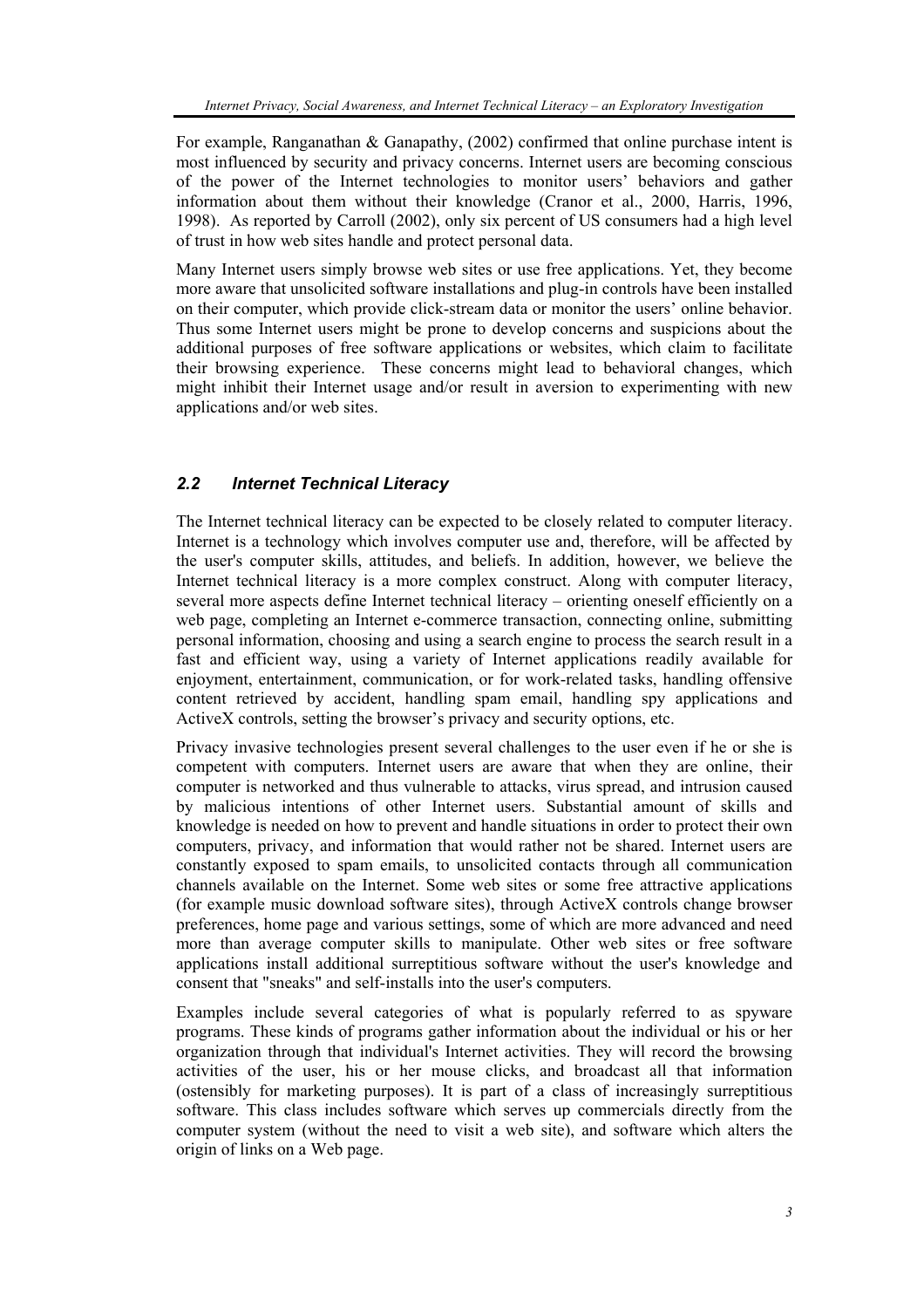Once on the PC, spyware can sequester itself deep inside the operating system in the registry files. Anti-virus software cannot prevent the spyware because the spyware masks itself as chosen to be installed by the user (Tyler, 2002; Staples 2004). Thus the user may find himself or herself in situations beyond his or her control, feeling that his or her privacy has been invaded. This may substantially elevate the user's emotional state associated with the Internet use, generating aggravation, hopelessness, and resulting in more restricted Internet usage.

Although many software packages and applications are available, specifically designed to secure protection from the above listed intrusions, additional and advanced knowledge is needed for the users to install them and take advantage of the benefits they offer. Further difficulty is presented from the fact that users have to constantly keep up with newer versions of the protection software as well as with newer operating systems. The individual's acknowledgement of this situation could spiral into a perception of insurmountable challenge which can only be overcome with more advanced computer knowledge. Therefore, the less the Internet technical literacy the user has, the higher his or her privacy concerns will be, because he will feel that he cannot protect his or her computer and control intrusive technologies gathering personal data. Spiekerman et al. (2001) argue that privacy technologies need to allow even moderately computer-literate online users to protect themselves through allowing a degree of disclosure they are comfortable with**.** The above considerations suggest the following:

**Hypothesis 1:** There is a negative relationship between Internet technical literacy and Internet privacy concerns.

#### *2.3 Social Awareness*

Social awareness (Bickford and Reynolds, 2002) is viewed as one of the key components of consciousness-raising, the other being social action. Social awareness is related not only to identifying the icons of social movements, such as the civil rights movement, but to also appreciate the needs, impetus, and historical specificity that drive social change movements (Bickford & Reynolds, 2002). Speaking up against social injustice, creating awareness of how people affect the environment, promoting racial tolerance and respect, and making consumer decisions based on a company's ethics are all dimensions of the social awareness construct. A person with high social awareness will tend to understand how a democracy works and exhibit interest in the U.S. political system (Giroux, 1987; Hepburn, 1985). Previous research had linked social awareness to individuals' attitudes and cognitive development (Piaget, 1975; Tsui, 2000; Perry, 1970).

American citizens place a high value on privacy as an expression of personal dignity (Cohen 2000, Laufer and Wolfe 1977). Privacy is fundamentally honored as a highest of privileged individual rights (Etzioni 1999, Lyon 2001, Swire 1999 and 2003, Westin 1975 and 2001). In a 1999 Wall Street Journal poll that asked Americans what they feared most in the upcoming century, "erosion of personal privacy" was the first ranking (among 29% of respondents) issue, among many more frightening concerns such as world war, global warming, international terrorism, etc. (Harvey 1999). No other issue has scored above 23%. 79% of the public believe that "if the Framers of the Declaration of Independence were rewriting that document today, they would add privacy to the trinity of life, liberty, and pursuit of happiness" (Westin 2001, p.11).

Therefore, with respect to privacy concerns, we posit that Internet users which are socially engaged and have greater social awareness, will tend to know more about the privacy debate, privacy policies, privacy risks associated with Internet, legal implications of privacy invasions and identity thefts. Thus, these users would have formed a stronger awareness about privacy and the importance of privacy in social life. The greater the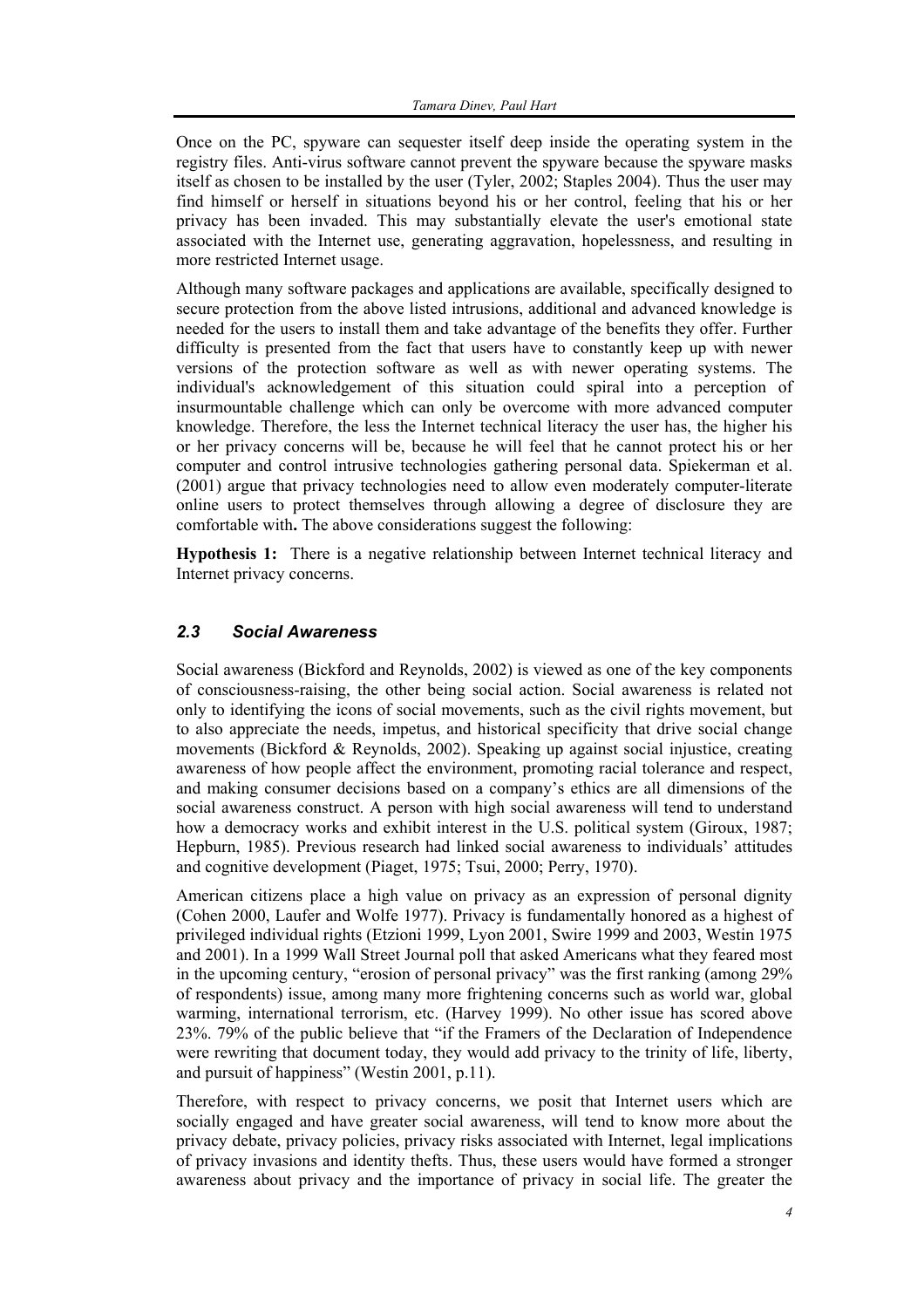citizenship engagement and social awareness of an individual, the greater importance that individual would place on privacy as a societal value. Therefore, we would expect that that individual's privacy concerns would be higher as well:

**Hypothesis 2:** There is a positive relationship between social awareness and Internet privacy concerns.

## **3 Methodology, Instrument Development, And Results**

The research model was empirically tested using data collected from a survey. Two pilot tests and a final survey were administered to a broad sample of individuals in the southeast of United States. The survey demographics were reported elsewhere (identifying reference - for reviewers' convenience the survey demographics is shown in Appendix 1). The 369 respondent to the final survey comprised a sample of wide range in age, employment, education, race, with almost equal representation of gender. The respondents were a heterogeneous group that may approximate a representative sample of a larger population of Internet users.

The development of the scales for the constructs considered in this study was initiated by examining prior work on similar constructs. For measuring Internet technical literacy, we used as a basis the computer literacy instrument developed by Gutek et al. (2000). However, the instrument for computer literacy could not be applied directly and needed substantial modification, because Gutek et al. measure computer literacy basically through programming experience questions, which cannot be applied to an Internet user.

We found no validated measures of social awareness in the literature.Consistent with current best practices in scale development (Clark & Watson, 1995; Hinkin, 1998; Smith & McCarthy, 1995), we cast a wide net in identifying candidate items. Based on an extensive search of the Internet and academic, professional, and popular literatures, a list of 10 items was drafted. Following the two pilot studies, minor wording changes were made, 3 items were dropped because of poor loading and face validity, and no additional items were suggested. The final list of items is shown in Appendix 2.

Thus, all of the items used in each of the pilot tests and in the survey were developed by the authors using a 5-point Likert scale.

Exploratory Factor Analysis (EFA) of the privacy construct were reported elsewhere (identifying reference – for reviewers' convenience the instrument is shown in the Appendix 2). During the EFA of the privacy concerns instrument previously reported, we identified two dimensions of privacy concerns: privacy concerns related to information finding (PCIF) and privacy concerns related to information abuse (PCIA). Our analyses demonstrated that these two privacy concerns are distinctly different however they display similar relationships.

In this paper we report on the EFA of Internet technical literacy and social awareness instruments and on the linear regression analysis of the relationships with respect to the two privacy concerns constructs. The items for the constructs are shown in Appendix 3.

Reliability tests using Cronbach's alpha coefficients were used to assess the internal consistency of the scale items for each construct. In most cases, the coefficients were above .87 - much higher than the threshold level of 0.6 suggested for exploratory research (Nunnally 1978). The corrected item-total correlations which provide initial indications for reliability were also high for all of the items.

The convergent and discriminant validity of the all the items through EFA is established by examining the correlations among all items of all constructs. Factor analysis with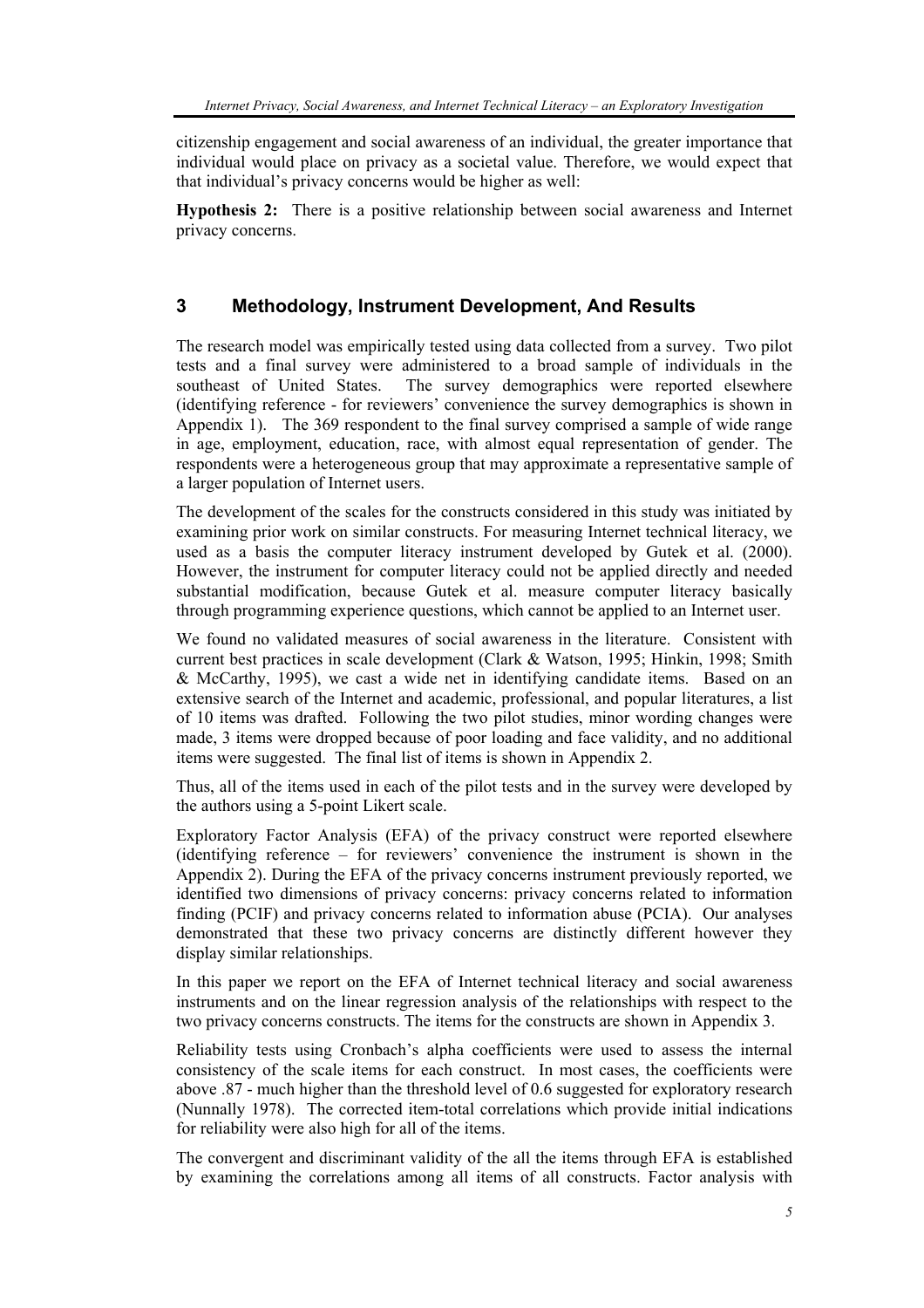Varimax rotation and Kaiser normalization was utilized to make the initial assessment of the constructs' adequacy, with all items run simultaneously in EFA (Table 1). All indicators loaded on the latent variables they were intended to measure, with insignificant cross-loadings of items. This ensures the face/content validity of the instrument. Furthermore, most of the factor loadings range between .7 and .88, as shown in the table. In addition, all inter-item correlations were examined for further verification of discriminant validity. The values of the correlations between items measuring different constructs were significantly lower than the correlations between the items measuring one and the same construct. These results suggest that both discriminant and convergent validity were established through the classical EFA approach.

| Item            | Mean | Standard  | Corrected Item-Total<br>Correlation | Internet<br>Literacy | Social<br>Awareness | PCIF           | <b>PCIA</b>    |
|-----------------|------|-----------|-------------------------------------|----------------------|---------------------|----------------|----------------|
|                 |      | Deviation |                                     | $\alpha = .87$       | $\alpha = .87$      | $\alpha = .87$ | $\alpha = .89$ |
| TL1             | 4.38 | .72       | .61                                 | .70                  | .20                 | $-.18$         | .03            |
| TL <sub>2</sub> | 3.93 | 1.07      | 72                                  | .85                  | 10                  | .01            | $-11$          |
| TL3             | 3.62 | 1.19      | .64                                 | .76                  | .15                 | $-0.08$        | .03            |
| TL4             | 4.05 | 1.01      | .80                                 | .88                  | .09                 | $-.11$         | $-0.03$        |
| TL5             | 3.90 | 1.13      | 74                                  | 84                   | .15                 | .02            | $-11$          |
| SA <sub>1</sub> | 3.55 | 1.05      | 67                                  | .01                  | 78                  | $-0.02$        | 08             |
| SA <sub>2</sub> | 3.43 | .93       | .68                                 | .05                  | .78                 | .09            | .07            |
| SA3             | 3.66 | .95       | .60                                 | 12                   | 70                  | .10            | $-01$          |
| SA4             | 3.84 | .91       | 77                                  | .16                  | 84                  | $-0.04$        | .04            |
| SA5             | 3.33 | .96       | .62                                 | 31                   | .68                 | .09            | $-0.05$        |
| SA <sub>6</sub> | 3.24 | .98       | .66                                 | .18                  | .74                 | .02            | .06            |
| SA7             | 3.64 | 1.16      | .62                                 | .02                  | .75                 | $-0.07$        | .01            |
| PC1             | 3.78 | .67       | .67                                 | $-0.03$              | .05                 | 20             | .78            |
| PC <sub>2</sub> | 3.84 | .77       | 77                                  | $-07$                | .00                 | 32             | .80            |
| PC3             | 3.86 | .86       | .86                                 | $-0.05$              | .11                 | 30             | .86            |
| PC4             | 3.73 | .78       | 78                                  | $-0.01$              | .06                 | .28            | 77             |
| PC5             | 3.38 | .86       | .86                                 | $-0.05$              | .06                 | .86            | .23            |
| PC6             | 3.36 | .86       | .86                                 | $-0.05$              | .06                 | .88            | 17             |
| PC7             | 3.55 | .85       | .85                                 | $-0.07$              | 00                  | .84            | 27             |
| PC8             | 3.52 | .84       | .84                                 | $-0.05$              | .06                 | .86            | 22             |
| PC9             | 3.4  | .80       | .80                                 | $-07$                | $-0.02$             | .85            | 11             |
| PC10            | 3.33 | .83       | .83                                 | $-0.05$              | .01                 | .84            | 11             |
| PC11            | 3.94 | .71       | .71                                 | $-.06$               | .01                 | .68            | .30            |

*Table 1: Exploratory Factor Analysis. (The items' means, standard deviations, corrected item-total correlations, and factor loadings. Cronbach's alpha* α *is shown for each factor.)*

After validating the measures and the validity of the constructs, linear regression analyses were run for the two privacy concerns constructs – PCIF and PCIA – as dependent variables, and Internet technical literacy and social awareness as independent variables. The results from testing the two hypotheses are presented in Table 2.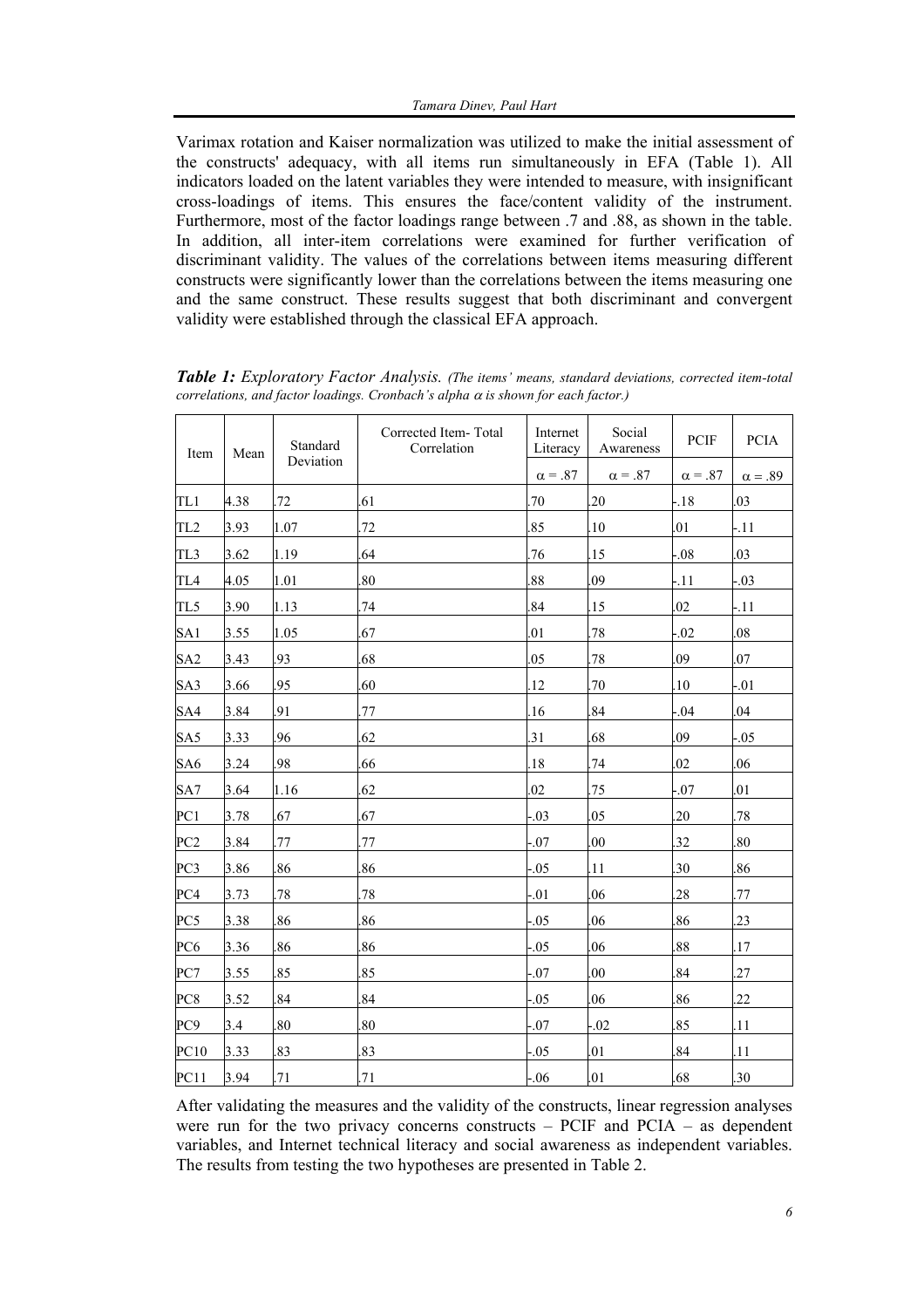|             | <b>Social Awareness</b> |          | <b>Internet Literacy</b> |           | $\mathbb{R}^2$ |    |          |
|-------------|-------------------------|----------|--------------------------|-----------|----------------|----|----------|
|             |                         |          |                          |           | <b>Added</b>   | df | F        |
| <b>PCIF</b> |                         | $1.97*$  | $-.17$                   | $-2.96**$ | 9.54           |    | $4.93**$ |
| PCIA        | .15                     | $2.69**$ | $-.16$                   | $-2.81**$ | 9.35           |    | 5.85**   |

*Table 2. Results of Linear Regression. \* p<.05; \*\* p<.01* 

## **4 Discussions**

The purpose of this research study was to better understand how Internet privacy concerns are related to the Internet technical skills of the Internet users, and their social engagement and awareness. The findings reported in the previous section suggest support for the relationships described in the hypotheses. As shown in Table 2, all of the relationships indicated in the hypotheses are statistically significant.

For each regression analysis the main effects were significant and accounted for 9.54% and 9.35% of the variance for the privacy concerns for information finding and privacy concerns for information abuse, respectively. The F values for both dependent variables were  $4.93<sub>(2)</sub>$  and  $5.85<sub>(2)</sub>$ , respectively, both with p<.01.

Individually, each of the hypothesized relationships was supported for both privacy concern constructs. Social awareness was statistically significant and positively related to both privacy concerns for information finding  $(\beta = .11, t=1.97, p<.05)$  and privacy concerns for information abuse ( $\beta$  = .15, t=2.69, p < 01). Thus, socially engaged individuals who are aware of the social and political processes in the society tend to exhibit more privacy concerns with respect to the Internet use. In addition, the relationship between the privacy concerns for information abuse and the social awareness is stronger than the one for privacy concerns for information finding and social awareness. Thus, the Internet users with high social awareness tend to be concerned with the abuse of personal.

As hypothesized, the Internet technical literacy is negatively related to both types of privacy concerns. The relationship coefficient between technical literacy and privacy concerns for information finding is  $\beta$  = -.17 (t=-2.96, p<.01), and between technical literacy and privacy concerns for information abuse is  $\beta = -16$  (t=-2.81, p<.01). Indeed, savvy and technically literate Internet users are more likely to be able to handle and deny privacy invasive technologies, customize browsers' or Internet applications' options, eliminate processes of surreptitious software programs running on background, keep up with newest antivirus, anti-spam applications. Therefore, by feeling that they have more control over the processes of their computers, such users' privacy concerns would be significantly lower.

## **5 Limitations**

Although the results are provocative and hypothesized relationships confirmed, there are limitations in the study itself. The study considered only two antecedents to the privacy concerns while there are more antecedents, such as ability to control information, perceptions of vulnerability, etc., well researched in the literature. While the current study confirms the statistical significance of the relationships, they have not been tested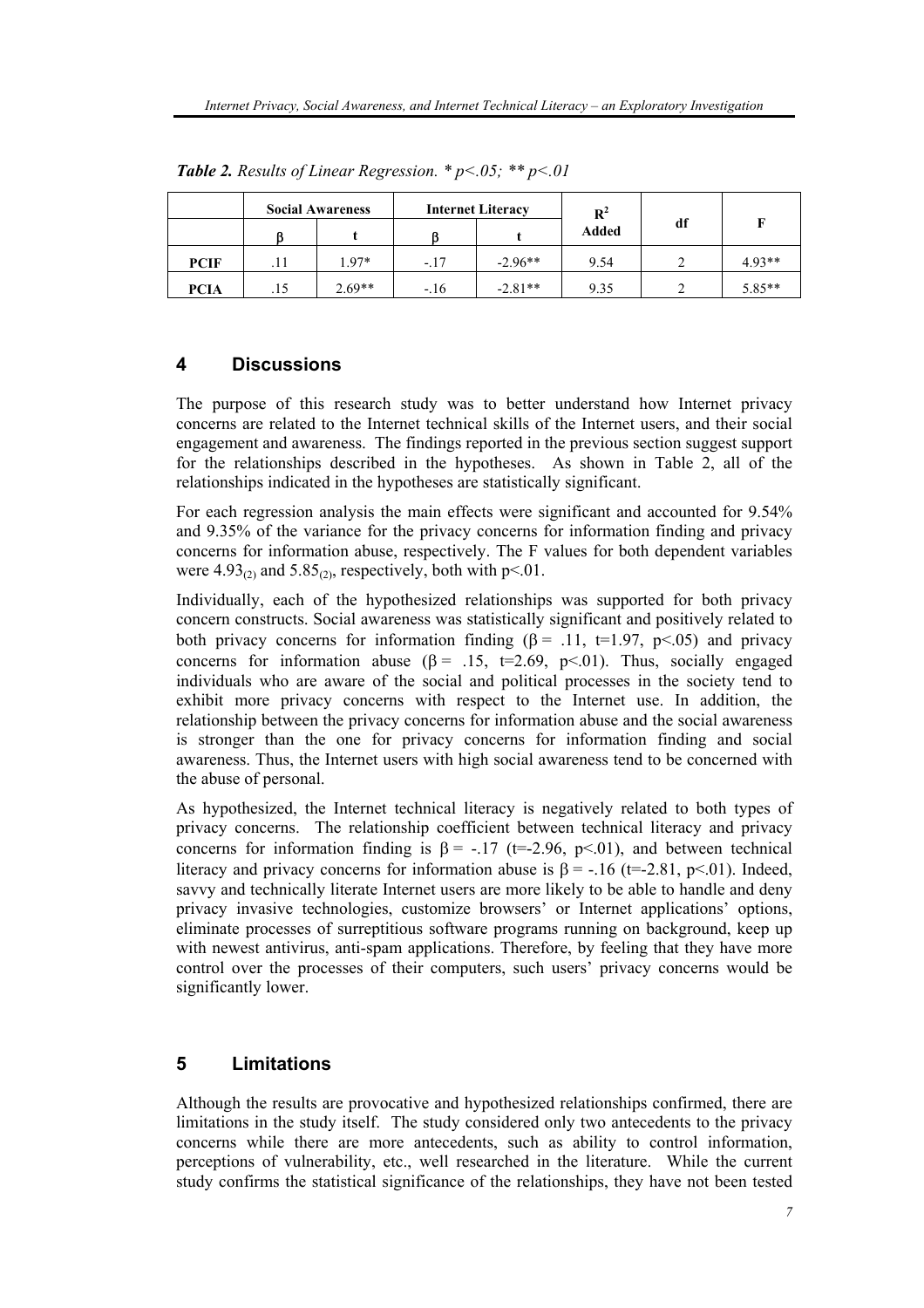within the nomological network of the other antecedents, so the relative importance of each antecedent can be estimated.

As with most empirical studies, the sample size and spectrum of respondents is a limitation. Even though we made a concerted effort to include a range of different individuals representing different social groups of Internet users, the sample is limited to a certain geographical region of USA. A statistically random sample would have increased confidence in our results.

#### **References**

- Bickford, D.M. and Reynolds, N. (2002): Activism and Service-Learning: Reframing Volunteerism as acts of dissent. Pedagogy, Critical Approaches to Teaching Literature, Language, Composition and Culture, 8, 2, pp. 229-252.
- Carroll, B. (2002): Price of Privacy: Selling Consumer Databases in Bankruptcy, Journal of Interactive Marketing, 16, 3, pp. 47-58.
- Clark, L.A. and Watson, D., (1995): Constructing Validity: Basic Issues in Objective Scale Development, Psychological Assessment, 7, 3, pp. 309-319.
- Clarke, R.A., (1998): Information Technology And Dataveillance, Communications of the ACM, 31, pp. 498-512.
- Cohen, J. E., (2000): Examined Lives: Informational Privacy and the Subject as Object, Stanford Law Rev.*,* 52, 1, pp. 1373-1437.
- Cranor, L., Reagle, J., and Ackerman, M., (2000): Beyond concern: Understanding net users' attitudes about online privacy, In "The Internet Upheaval: Raising Questions, Seeking Answers in Communications Policy", Ingo Vogelsang and Benjamin M. Compaine (Eds.) Cambridge, MA: The MIT Press. pp. 47-70.
- Culnan, M. J., (1993): 'How Did They Get My Name?': An Exploratory Investigation of Consumer Attitudes Toward Secondary Information Use, MIS Quarterly, 17, 3, pp. 341-363.
- Culnan M.J., (1995): Consumer Awareness of Name Removal Procedures: Implications for Direct Marketing, Journal of Direct Marketing, 9, 2, pp. 10-19.
- Culnan, M. J. and Armstrong, P. K., (1999): Information Privacy Concerns, Procedural Fairness, and Impersonal Trust: An Empirical Investigation, Organizational Science, 10, 1, pp. 104-115.
- Etzioni, A., (1999): "The Limits of Privacy"*,* Basic Books, New York.
- Goodwin, C., (1991): Privacy: Recognition of a Consumer Right, Journal of Public Policy & Marketing*,* 10, pp. 149-166.
- Giroux, H.A. (1987): Citizenship, public philosophy, and the struggle for democracy, Educational Theory, 37, pp. 103-120.
- Gutek, B.A., Winter, S.J., and Eriksson, I.V., (2000): Measuring Computer Literacy in the Context of Work: Development and Initial Validation, Transactions in International Information Systems-Systems Analysis and Development Theory and Practice, 2*,* pp. 53-72*.*
- Harris, Louis and Associates and Alan F. Westin., (1996, 1998): Harris-Equifax User Privacy Surveys. Atlanta, Ga. Equifax Inc.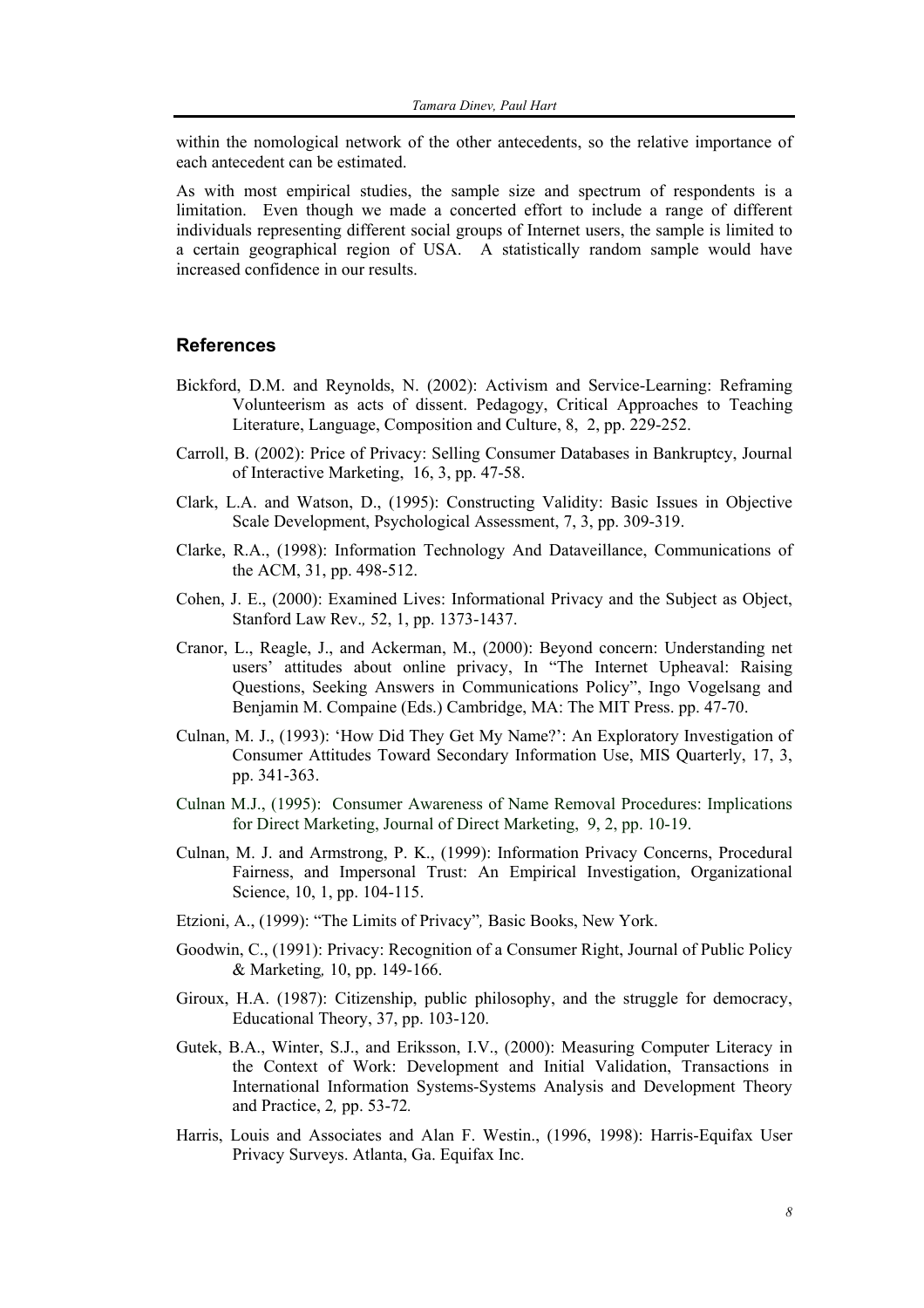- Harris Interactive, (2001, 2002): The Harris Poll Privacy, available at http://www.harrisinteractive.com
- Harris Interactive, (2003), Most People Are Privacy Pragmatists Who, While Concerned about Privacy, Will Sometimes Trade It Off for Other Benefits, March 19, available at http://www.harrisinteractive.com
- Harvey*,* C., (1999): American Opinion (A Special Report): Optimism Outduels Pessimism, Wall Street. J., September 16, A10.
- Hepburn, M.A., (1985): What is our youth thinking? Social-political attitudes of the 1980s.Social Education, 49, pp. 671-77.
- Hinkin, T.R., (1998): A Brief Tutorial on the Development of Measures for Use inSurvey Questionnaires, Organizational Research Methods, 1, 1, pp. 104-121.
- IBM, (1999): Multi-National Consumer Privacy Survey, available at http://www-1.ibm.com/services/files/privacy\_survey\_oct991.pdf
- Jones, M. G., (1991): Privacy: A Significant Marketing Issue for the 1990s, *Journal of Public Policy and Marketing*, 10, 1, pp. 133-148.
- Kelvin, P., (1973): A Social-Psychological Examination of Privacy, *British Journal of Social Clinical Psychology* , 12, 3, pp. 248-261.
- Kelley, C., Delhagen, K., Yuen, E. H., (2003): Online Credit Card Security Confidence Erodes, Forrester Research*,* July 25, 2003, available at http://www.forrester.com/ER/Research/Brief/0,1317,17220,FF.html
- Laufer, R. S. and Wolfe, M., (1977): Privacy as a Concept and a Social Issue: A Multidimensional Developmental Theory", J. of Social Issues*,* 33, 3, pp.22-42.
- Lyon, D., (2001), "Surveillance Society: Monitoring Everyday Life", Open University Press, Buckingham, Philadelphia.
- Margulis, S. T., (1977): Conceptions of Privacy: Current Status and Next Steps, Journal of Social Issues, 33, pp. 5-10.
- Mason, R. O., (1986 ): Four Ethical Issues of the Information Age, MIS Quarterly*,*10, 1, pp. 4-12.
- Milberg, S. J., Burke, S. J., Smith, H. J. and Kallman, E. A., (1995): Values, Personal Information Privacy, and Regulatory Approaches, Communications of the ACM, 38, 12, pp. 65-74.
- Milberg, S. J., Smith, H. J. and Burke, S. J., (2000): Information Privacy: Corporate Management and National Regulation, Organization Science, 11, 1, pp. 35-57.
- Nunnally, J., (1978): "Psychometric theory", McGraw Hill, New York.
- O'Neil, D., (2001): Analysis of Internet Users' Level of Online Privacy Concerns, Social Science Computer Review, 19, 1, pp. 17-31.
- Perry, W., (1970): "Forms of intellectual and ethical development in the college years: A scheme", Holt, Rinehart and Winston, New York.
- Piaget, J., (1975): The equilibrium of cognitive structures: The central problem of intellectual Development, University of Chicago Press, Chicago.
- Ranganathan, C. and Ganapathy, S., (2002): Key dimensions of business-to-user web sites. Information & Management, 39, pp. 457-465.
- Rindfleish, T. C., (1997): Privacy, Information Technology, and Health Care, Communications of the ACM, 40, 8, pp. 92-100.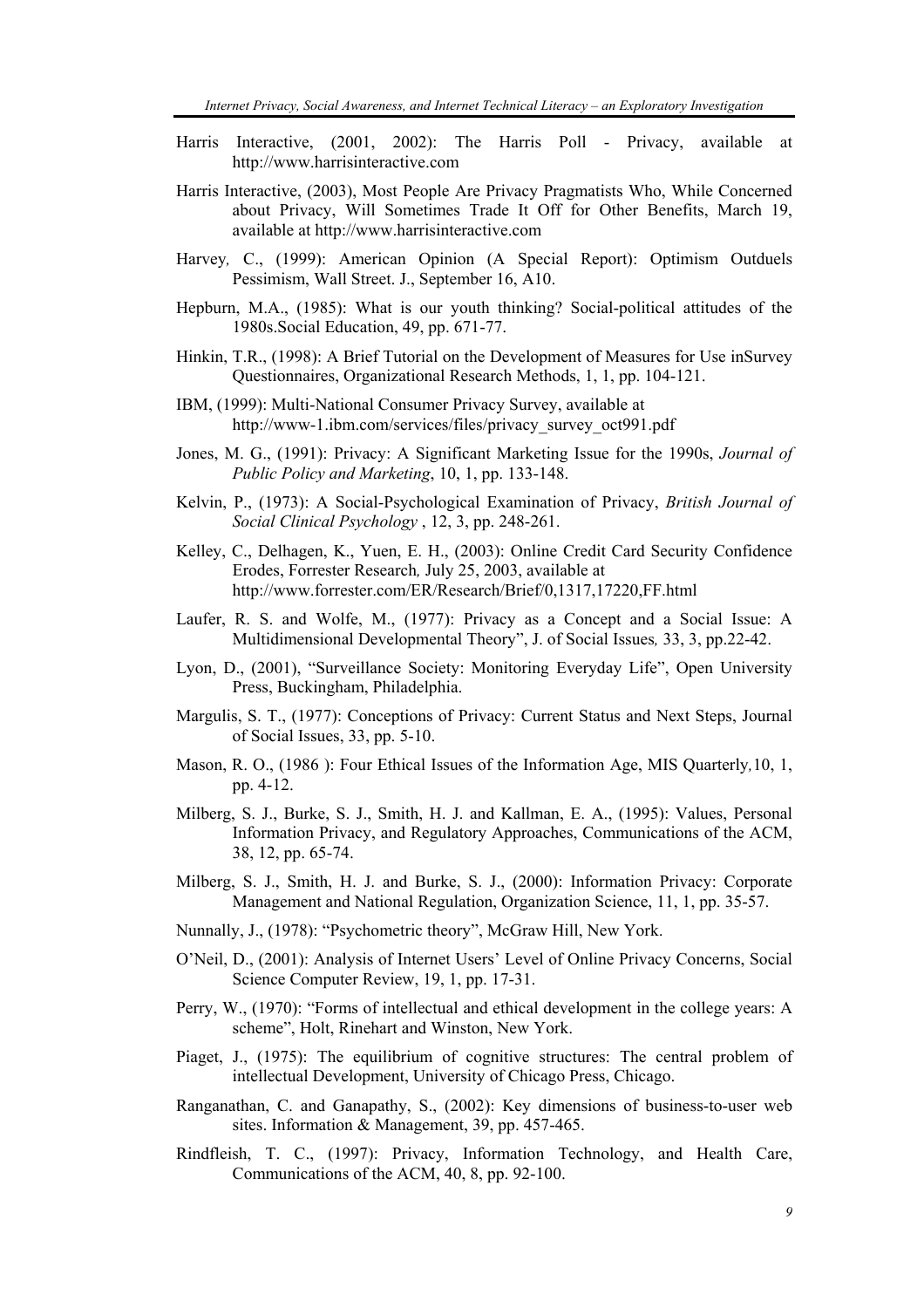- Smith, H. J., (1993): Privacy Policies and Practices: Inside the Organizational Maze, Communications of the ACM, 36, 12, pp. 105-122.
- Smith, G. T. and McCarthy, D. M., (1995): Methodological Considerations in the Refinement of Clinical Assessment Instruments, Psychological Assessment, 7, 3, pp. 300-308.
- Smith, H. J., Milberg, S. J. and Burke, S. J., (1996): Information Privacy: Measuring Individuals' Concerns about Organizational Practices, MIS Quarterly 20, 2, pp. 167-196.
- Spiekermann, S., Grossklags, J., and Berendt, B., (2001): E-privacy in 2nd generation ecommerce: privacy preferences versus actual behavior*.* Proceedings of the 3rd ACM conference on Electronic Commerce: 38–47.
- Staples, B., (2004): The Battle Against Junk Mail and Spyware on the Web, New York Times, January 3.
- Swire, P., (1999): Financial Privacy and the Theory of High-Tech Government Surveillance, Washington Uni. Law Quarterly, 77, 2, pp. 461-513.
- Swire, P. P. "Efficient Confidentiality for Privacy, Security, and Confidential Business Information", in *Brookings-Wharton Papers on Financial Services*, 2003, pp. 273-310.
- UCLA (2000, 2001, and 2002): Internet Report: Surveying the Digital Future, available at www.ccp.uc
- Tsui, L., (2000): Effects of campus culture on students' critical thinking, The Review ofHigher Education, 23, 4, pp. 421-441.
- Tyler, C., (2002): What Spies Beneath (Your PC), Time, October 2.
- Westin, A., (1975): Privacy and Freedom, Vintage, Ebury.
- Westin, A., (2001): Opinion Surveys: What Consumers Have To Say About Information Privacy, Prepared Witness Testimony, The House Committee on Energy and Commerce, W.J. "Billy" Tauzin, Chairman, May 8.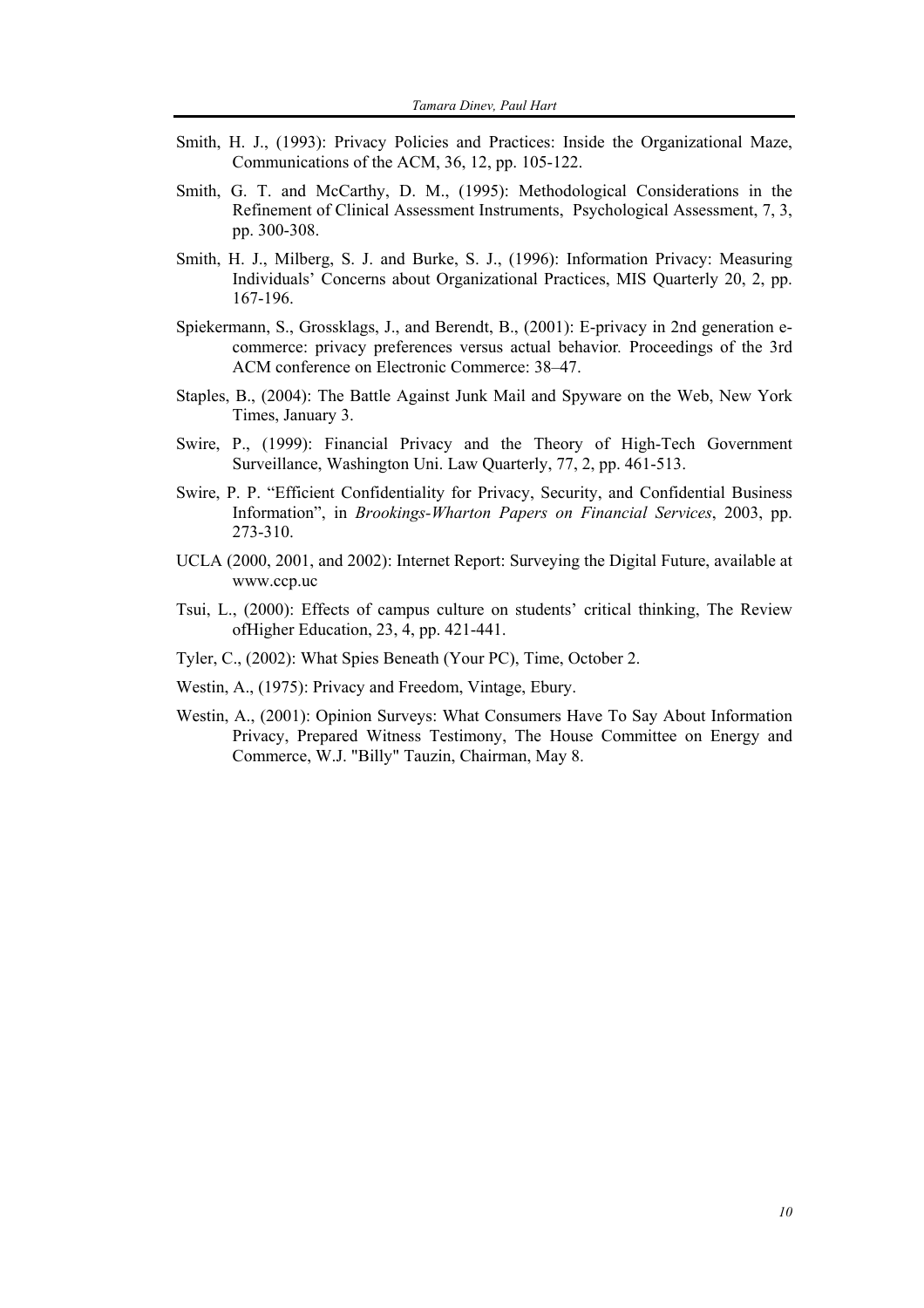| Gender     | Male                  | 140 (46.5%)   |
|------------|-----------------------|---------------|
|            | Female                | 161 (53.5%)   |
| Race       | White                 | 161 (53.5%)   |
|            | <b>Black</b>          | 46 (15.3%)    |
|            | Hispanic              | 56 (18.6%)    |
|            | Asian                 | $23(7.6\%)$   |
|            | Native American       | $2(0.6\%)$    |
|            | Other                 | $4(1.3\%)$    |
|            | Undisclosed           | $9(3\%)$      |
| Age        | $<$ 20 years          | 8(2.7%)       |
|            | $21-30$ years         | 193 (64.1%)   |
|            | 31-40 years           | 64 (21.3 %)   |
|            | 41-50 years           | 27 (9 %)      |
|            | $>50$ years           | $9(3\%)$      |
| Education  | <b>High School</b>    | 11 $(3.7%)$   |
|            | Associate Degree      | 45 (15%)      |
|            | Undergraduate student | 144 (47.8%)   |
|            | 4 year college degree | $61(20.3\%)$  |
|            | Graduate student      | $23(7.6\%)$   |
|            | Graduate degree       | $17(5.6\%)$   |
| Income     | $<$ \$20,000          | 62 $(20.6\%)$ |
|            | \$20,001-\$40,000     | 87 (28.9%)    |
|            | \$40,001-\$60,000     | 57 (18.9%)    |
|            | \$61,001-\$100,000    | 60 (19.9%)    |
|            | > \$100,000           | 29 (9.6%)     |
|            | Undisclosed           | 6(2%)         |
| Occupation | Clerical              | $25(8.3\%)$   |
|            | Supervisory           | 11(3.7%)      |
|            | Managerial            | 33 (11%)      |
|            | Professional          | 79 (26.2%)    |
|            | Homemaker             | $9(3.0\%)$    |
|            | Student               | 111 (36.9%)   |
|            | Other                 | 32 (10.6%)    |
|            | Undisclosed           | $1(.3\%)$     |
| Employment | Technology            | 46 (15.3%)    |
|            | Finance               | 44 (14.6%)    |
|            | Retail                | $20(6.6\%)$   |
|            | Services              | 58 (19.3%)    |
|            | Education             | $25(8.3\%)$   |
|            | Government            | $15(5.0\%)$   |
|            | Entertainment         | 5(1.7%)       |
|            | Sports                | $6(2.4\%)$    |
|            | Other                 | 35 (13.8%)    |
|            | N/A (students)        | 47 (15.6%)    |

# *Appendix 1. Profile of Respondents (N=369)*